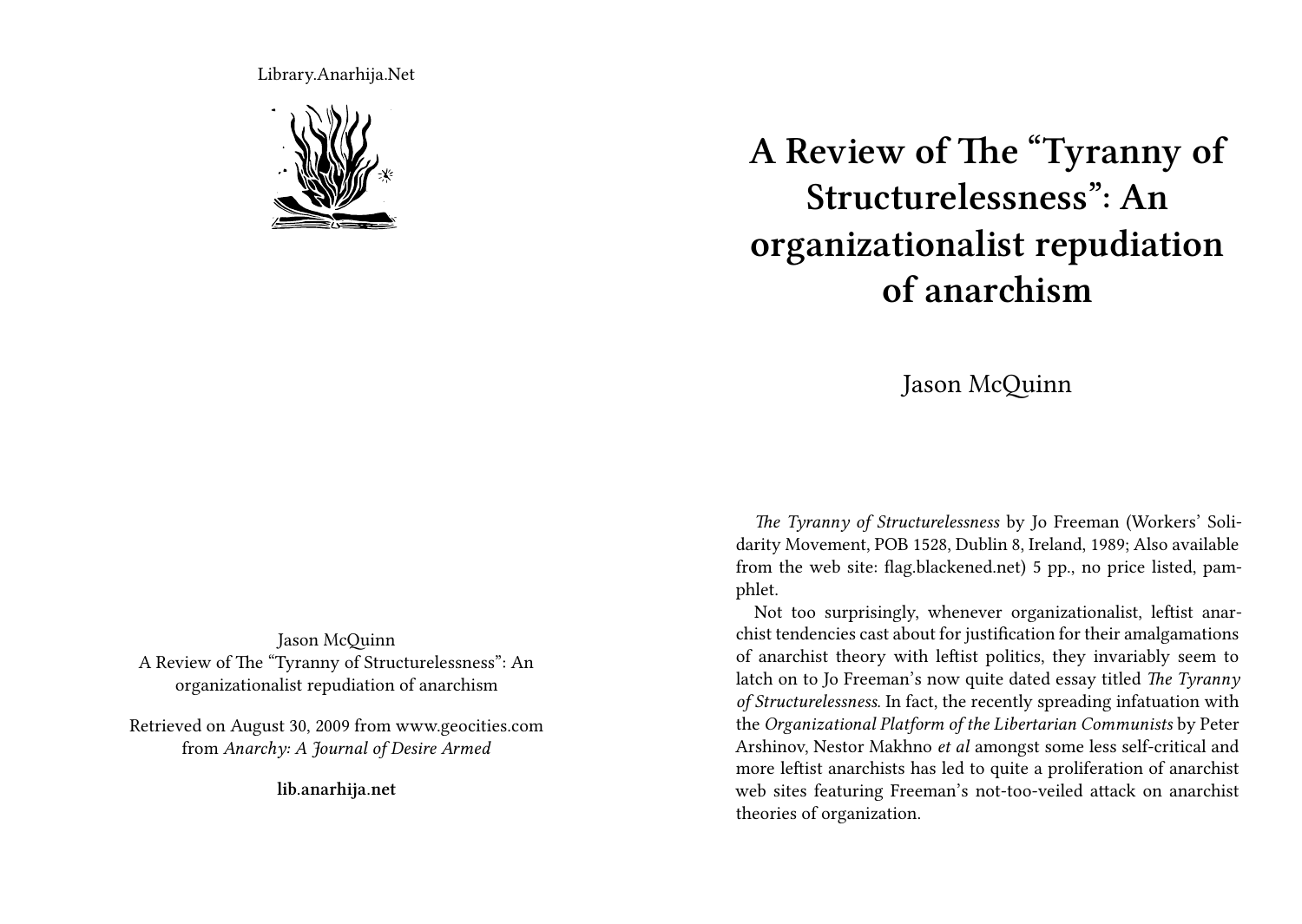The avowedly platformist Workers Solidarity Movement in Ireland has both released yet another edition of the essay as a pamphlet, along with making this edition available for .pdf download from its web site. A quick Google internet search netted 322 hits for the essay, where it appears to be by far most popular on anarchist web sites, primarily leftist sites — like the "International Anarchism web pages," the NEFAC web site, the *Onward* web site and archives like the Spunk Library site. It's also still popular as a more explicitly anarchist-bashing reference — on web sites like Ken Knabb's Bureau of Public Secrets, the World Socialists site, reformist/statist Green sites, the International Socialist Organization (ISO) web site, and a few sundry authoritarian or reformist pacifist sites. While it may still ultimately be cited the most as a now somewhat curious historical document from the early days of the feminist movement revival of the late 1960s and early 1970s. Since the essay is really an attack on the "structureless groups" of the consciousness-raising stage of the feminist movement, these latter citations obviously make the most sense, especially if one actually reads the document.

A nutshell description of Freeman's essay on one anarchist web site (www.anarchism.ws/) is given as: "Why organisations need some structure to ensure they are democratic." But  $-$  at least since the demise of the consciousness-raising stage of the feminist movement — everyone already agrees with Freeman that the whole issue of structure vs. structurelessness was always a red herring. All social groups, whether they're formal or informal, have some sort of structure. The actual argument of the essay would more accurately be stated as "Why formal political organizations are better than anarchistic forms of organization." For this reason alone when selfdescribed anarchists uncritically cite this essay or load it onto their web sites it is somewhat akin to uncritically citing Marxist-Leninist or Stalinist tracts on the necessity for political parties. This is confused and nonsensical at the best; at worst it is simply a betrayal of anarchist principles.

for informal groups as for formal ones and will work with either. She suggests the lot system, which has been used by informal anarchist groups many times historically. Then there is "delegation" of "specific tasks," "rotation of tasks," "allocation of tasks along rational criteria," "diffusion of information to everyone as frequently as possible," and "equal access to resources needed by the group." Each of these suggestions are far more commonly accomplished by informal libertarian groups than by any but a small number of the most radical of the formal organizations of the world, including formal anarchist organizations. And they can be recommended for any organization, whether it's formal or informal.

The two suggestions Freeman makes that I don't list above are explicitly based on authoritarian assumptions — "distribution of authority among as many people as is reasonably possible" (anathema to anarchists in the sense of political authority that she apparently includes in her meaning) and "requiring all those to whom authority has been delegated to be responsible to those who selected them." Tell that to the politicians you elect, suckers! Given her decades of work within the Democratic Party Freeman remains oblivious to the much more widespread and devastating tyrannies of capitalism, statism and organizationalism.

As a critique of informal anarchist organization, it should be obvious that *The Tyranny of Structurelessness* is a complete dud. As an anti-anarchist rant it will always have its uses for anti-anarchist politicians of all stripes, but for genuine anarchists it will remain a useless document functioning as a "smokescreen" for the multitude of potential abuses inherent in formal organizations of all kinds (including anarchist organizations), and especially in intentionally authoritarian formal organizations. We need to be on guard for authoritarian, hierarchical, dominating and exploitative relationships in every sphere of society. Just don't expect too find many of these in informal organizations.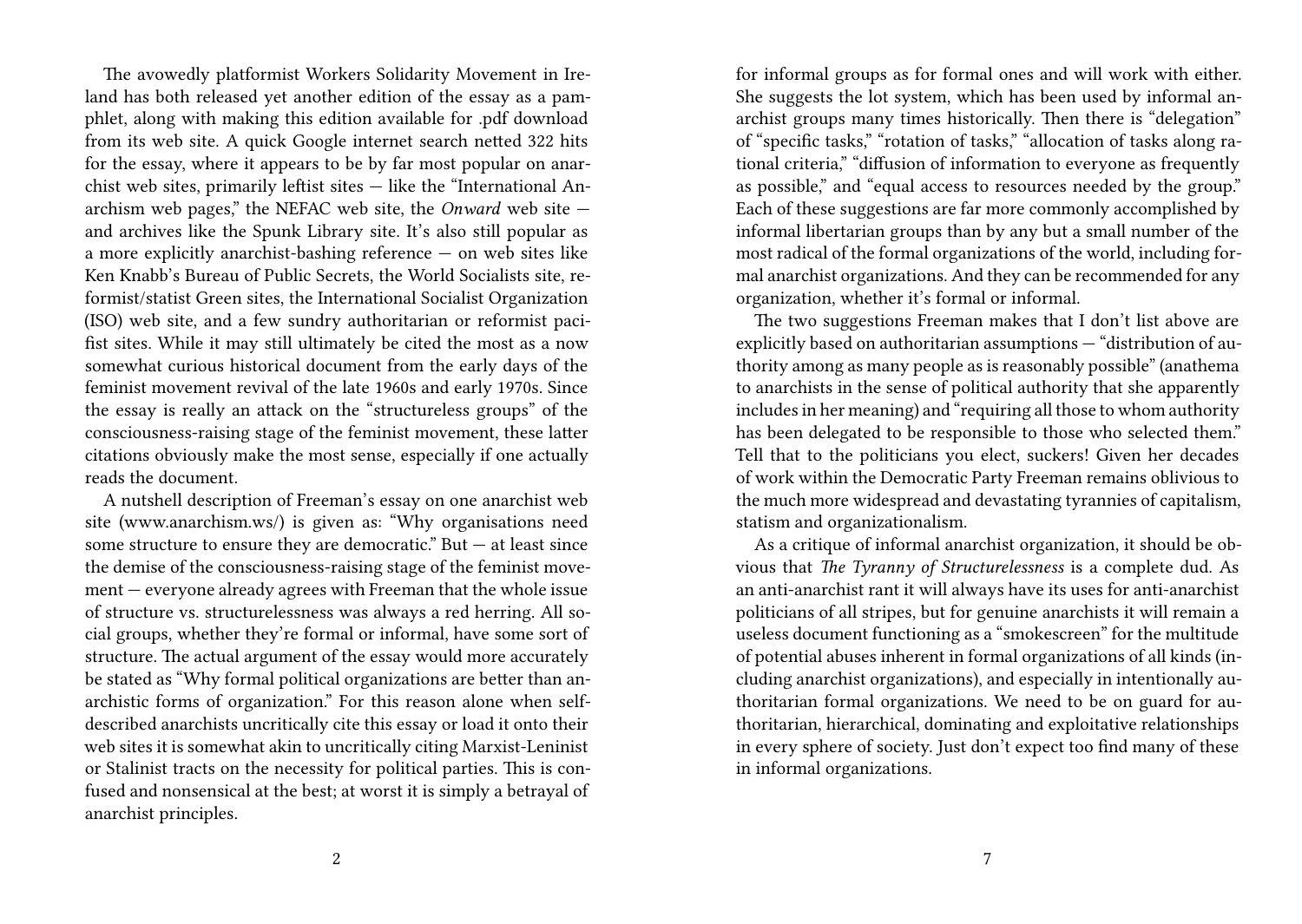more "democratic" formal organizations like political parties is so egalitarian that it doesn't even need to be mentioned.

- 3. Freeman argues that the "'Star' system" [her strange quotes around 'Star'] was created by "the idea of structurelessness." Even assuming that she is restricting her analysis to the feminist milieu, such an argument makes little or no sense in a spectacular-commodity society in which star systems abound in just about every sphere of public life, and yet none of the other spheres are so terribly burdened with informal organizations as was the feminist milieu of the 1960s and 1970s. Once again, many of the potential problems she describes with the star system are just as prevalent or more prevalent where formal organizations are the rule. But that doesn't concern her. For Freeman, only stars created in the context of informal groups are really bad.
- 4. Freeman thinks that informal groups are politically impotent. Obviously, in the sense of participation in the formal, statist political system this is going to be true. Forming political parties and mass organizations, or raising millions of dollars in corporate contributions are never going to be what informal groups are good at. However, as any anarchist knows, libertarian organizations can and have accomplished everything necessary for individuals and communities to live in free, egalitarian, convivial societies — both long-term in hunting and gathering communities and more transitorily in modern revolutionary periods. Just because anarchist groups are often small and informal, it doesn't follow that they can't or haven't employed elements of formal organization whenever and wherever they've been appropriate and necessary.

Finally, Freeman recommends a short list of "principles of democratic structuring." Here, at last she actually has something to say, although most of her suggestions are just as appropriate (or moreso)

As the bizarre title, *The Tyranny of Structurelessness*, hints, the essay reads like a closely argued, but incomprehensibly unreal and illogical stab at sociology by a paranoid schizophrenic. The fear of freedom, friendship and community, as well as the fetish for sterile, reified, rule-bound relationships (drained of all spontaneity and vitality) oozes from almost every page. It goes without saying that the author is not, nor has she ever been, an anarchist. From the text, one gets the impression that she doesn't think anarchy could ever be a possible social goal for any rational person, much less that it could ever actually come to pass. She *did* participate in the Berkeley Free Speech Movement long ago. But, as a biographical sketch indicates, she did so *as a critic* of the radicals. She also participated in the civil rights movement and the rebirth of the feminist movement, but again, never as any kind of radical libertarian. She is now a political scientist and lawyer with an ongoing interest in the highly reified world of political parties, where "tyranny" is no longer such a problem for her since there are no insidious "structureless groups" to worry about!

From some of the author's autobiographical comments and from the type of people typically attracted to her arguments, it becomes clear that *The Tyranny of Structurelessness* primarily appeals to bookish, socially-incompetent — or anti-social — people interested in politics, but unsure of themselves or unwilling (or unable) to negotiate social relationships which aren't based on written rules of order with formal roles. The ambiguities, spontaneity and informality of mutual friendships and communal relationships tend to provoke anxieties in such people that the security, hierarchy, leadership and discipline of authoritarian organizations are designed to relieve.

Freeman's fundamental insight in the essay is that informal groups are susceptible to power struggles involving many of the pitfalls more commonly and easily observed in large, formal organizations. And, of course, not many people would disagree. But in her mind the ever-present, looming dangers of small, informal groups